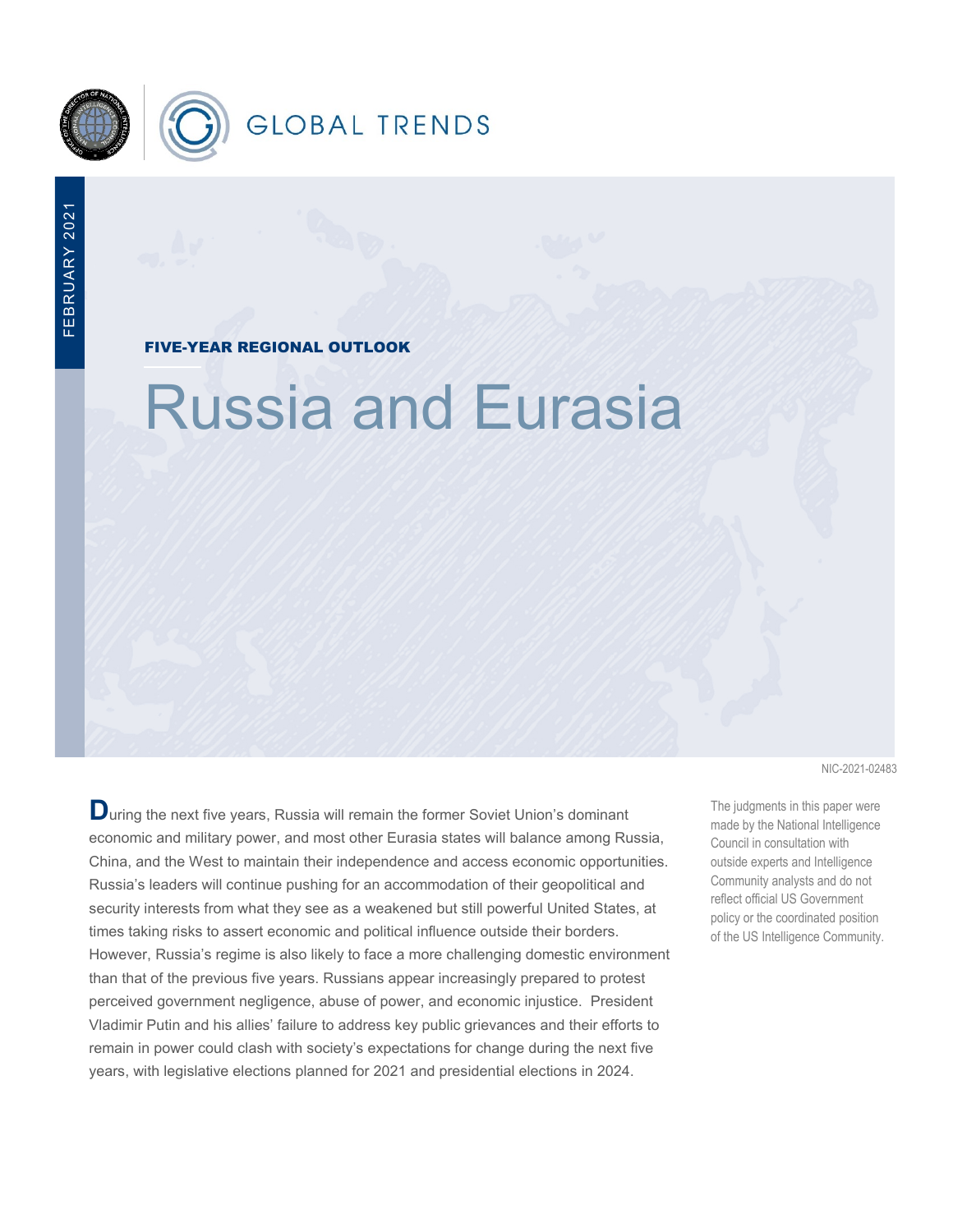# KEY TRENDS

## **Demographic and Security Challenges**

During the next five years, Russia will continue to face demographic and human security challenges—all of which have been exacerbated by the COVID-19 pandemic and are likely to contribute to political unpredictability. Living conditions in Russia have stagnated for the last decade, including a poor health infrastructure. In addition, significant disparities exist among regions, as rural areas shrink demographically and economically. The country faces a further decrease in its working-age population and a brain drain of skilled young Russians, although it is attempting to counter this development by encouraging young, educated, and primarily ethnic Slavs from neighboring states to immigrate to Russia. Nevertheless, Russia will remain a magnet for mostly low-skilled workers from Central Asia, the Caucasus, and other parts of Asia.

## **Tension Between Public Demands and Kremlin**

One of the most significant trends during the next five years is likely to be the growing chasm between the Russian public's demands for socioeconomic change and political accountability and the Russian regime's preference for stability and continuity—embodied by Putin's refusal to meaningfully modify his centralized rule. By changing the Russian Constitution in 2020, Putin signaled that he alone would decide if and when he relinquishes power. This divide probably will lead to increased public discontent and, accordingly, increased repression.

Since Putin's reelection in 2018, protest activity in Russia has increased around social issues such as raising the pension age, sanitation and other environmental concerns, and the government's failure to respect popular will in regional elections. Recent sociological studies suggest that a greater number of Russians recognize the need for change and are more willing to accept the risks involved in the hope of eventual improvements. If the

government is unable to manage the economic and social effects of the coronavirus pandemic, Russians' demands for change could intensify significantly.

Putin, however, has consistently opted to leave his system of government and management of the economy largely untouched—probably believing the risk of instability outweighs any potential benefits of reform. Outside its resource-extraction and arms-export sectors, Russia's economy probably will remain globally uncompetitive over the long term; Putin has shown no interest in the structural reform that could promote economic dynamism or improve living standards. Even so, without an accelerated energy transition away from hydrocarbons, the Russian economy is unlikely to underperform to a degree that would provoke uncontrollable social blowback or lead Russia to curtail foreign activities during this period.

## **Ongoing Competition With the United States**

During the next five years, Russian leaders are likely to continue to view the United States as the primary threat to Russia's security and status. As a result, Russia probably will continue to rely on all elements of national power short of kinetic military action—including asymmetric means—to try to weaken the United States and its global alliances and to attempt to force the United States to engage with Russia in negotiating new rules for the global order. Russia will promote "rules" that include US acceptance of Moscow's great power status and its sphere of influence in its former-Soviet neighborhood as well as the aspects of strategic stability that Russia judges to be unregulated or under-regulated.

• *Arms Control.* Russia welcomed the extension of the New START Treaty is likely to remain keenly interested in arms control with the United States. Putin will be careful to make only deals that meet key objectives, such as limiting US missile defense, but will be eager to keep Washington within an arms control framework. The Russians probably will continue looking to broaden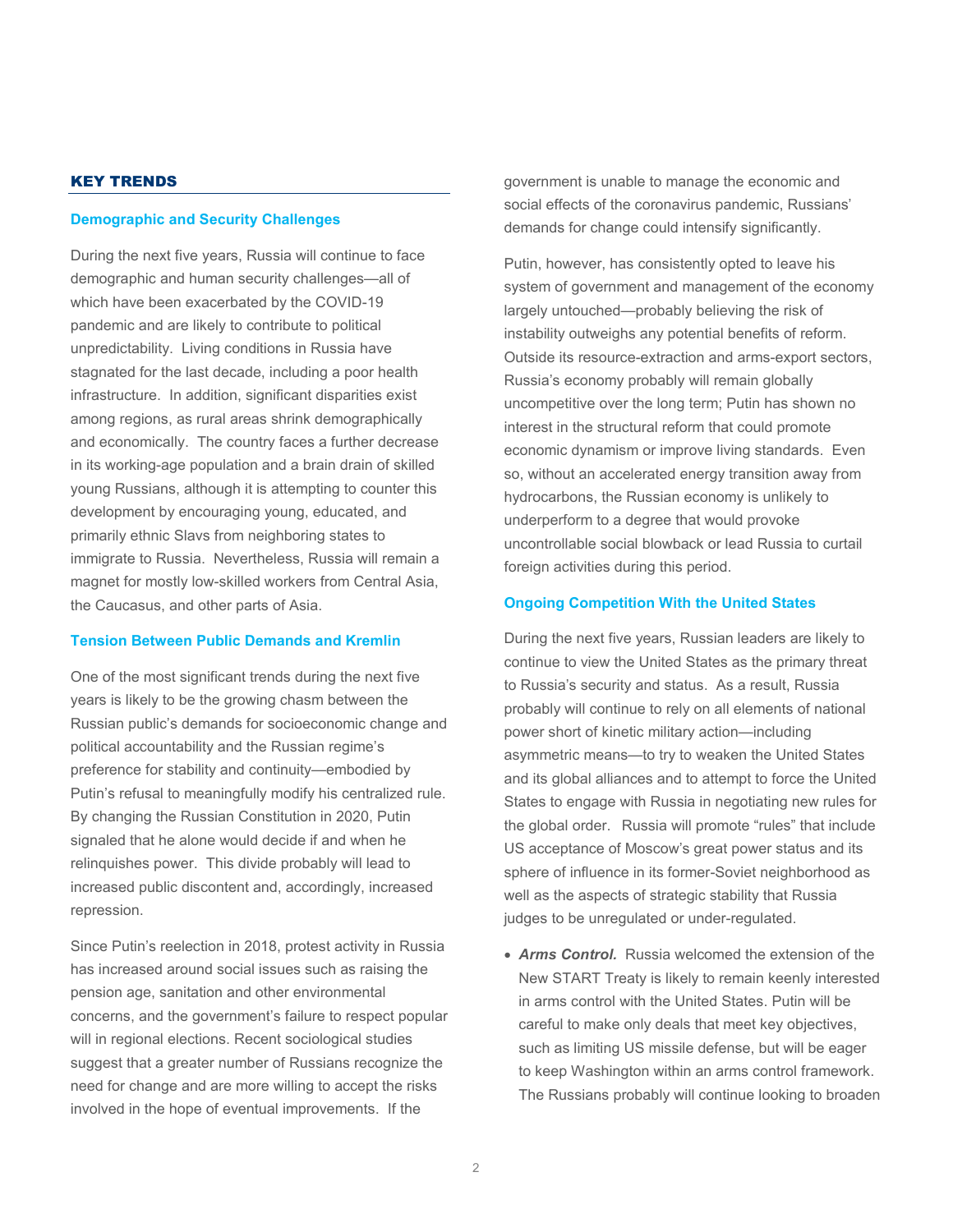the discussion to other unregulated areas, including cyber weapons, space, and artificial intelligence (AI) enabled systems.

• **Information and Cyber.** Russia will continue to view information warfare—both spreading disinformation in the West and developing the ability to penetrate US computer networks—as vital to compensating for Russia's overall weakness. At the same time, Moscow probably will continue to seek dialogue with the United States on "information security" in an effort to constrain US cyber capabilities. Putin and other Russian officials have called for developing international norms and rules for the information space.

## **Continued Cooperation With China**

China will loom ever larger in Russia's thinking as its most useful, powerful, and at times, worrisome partner. China's insistence on a muscular sphere of influence will validate Russia's own claims to a new world order, and vice-versa. The closeness of Russia's relationship with China will be driven to a great degree by the two countries' shared perception of the United States as a mutual competitor, if not adversary, and it probably will be boosted by the personal relationship between Putin and President Xi Jinping. At the same time, China's global influence and centrality to the world's economy, Russia's reliance on China for 5G and other technology, and the continuing dependence of the Russian economy on energy exports, increasingly to China, may keep many Russian officials awake at night. In part to hedge against growing Chinese power, Russia probably will seek to shore up its own influence with regional powers, such as India, Japan, South Korea, and Turkey, and try to renew ties with Europe, especially France and Germany.

• *Growing Military, Technological, and Economic Cooperation.* Since 2018, Russia and China have stepped up joint military exercises, and Russia remains China's largest supplier of arms. The two countries are increasingly cooperating in research and development

efforts. In late 2019, Russia and China established a technology investment fund to advance joint development of strategic technologies, such as semiconductors, artificial intelligence, and 5G wireless. Russia probably will remain one of China's largest suppliers of crude oil and increasingly look to sell natural gas to China as Europe's demand for Russian gas declines.

• *Managing Relationship Tensions.* China's growing economic clout and encroachment on areas that Moscow sees as within its claimed sphere of influence, partially in Central Asia and the Arctic, could complicate the relationship. Russia has remained outside China's economic Belt and Road Initiative (BRI), preferring to link its own Eurasian Economic Union to BRI and maintain a semblance of parity in its relationship with Beijing. Russia has viewed China's expansion of influence as far less threatening than that of the West, but this perception could shift if personal relations between the two leaders cooled or either country came to view the United States as less threatening.

## **Moscow Seeking To Solidify Sphere of Influence**

During the next five years, Russia will continue to seek Western recognition of its dominance —a sphere of influence—in the former Soviet Union. Russia views all of Eurasia as its rightful "zone of privileged interests," with Ukraine and Belarus at the top of its hierarchy. As long as Putin is in power, and possibly well beyond that, Russia is unlikely to relinquish its claims of influence over Ukraine, even if a future successor to Putin does not share Putin's commitment to ratcheting up instability in Ukraine as a tactic to force Kyiv, Europe, and Washington to accept Russia's preferred outcomes.

Moscow probably is ready to intervene militarily to stop some countries from moving closer to Western alliances, as the events following Belarusian president Alyaksandr Lukashenka's fraudulent claims to reelection in 2020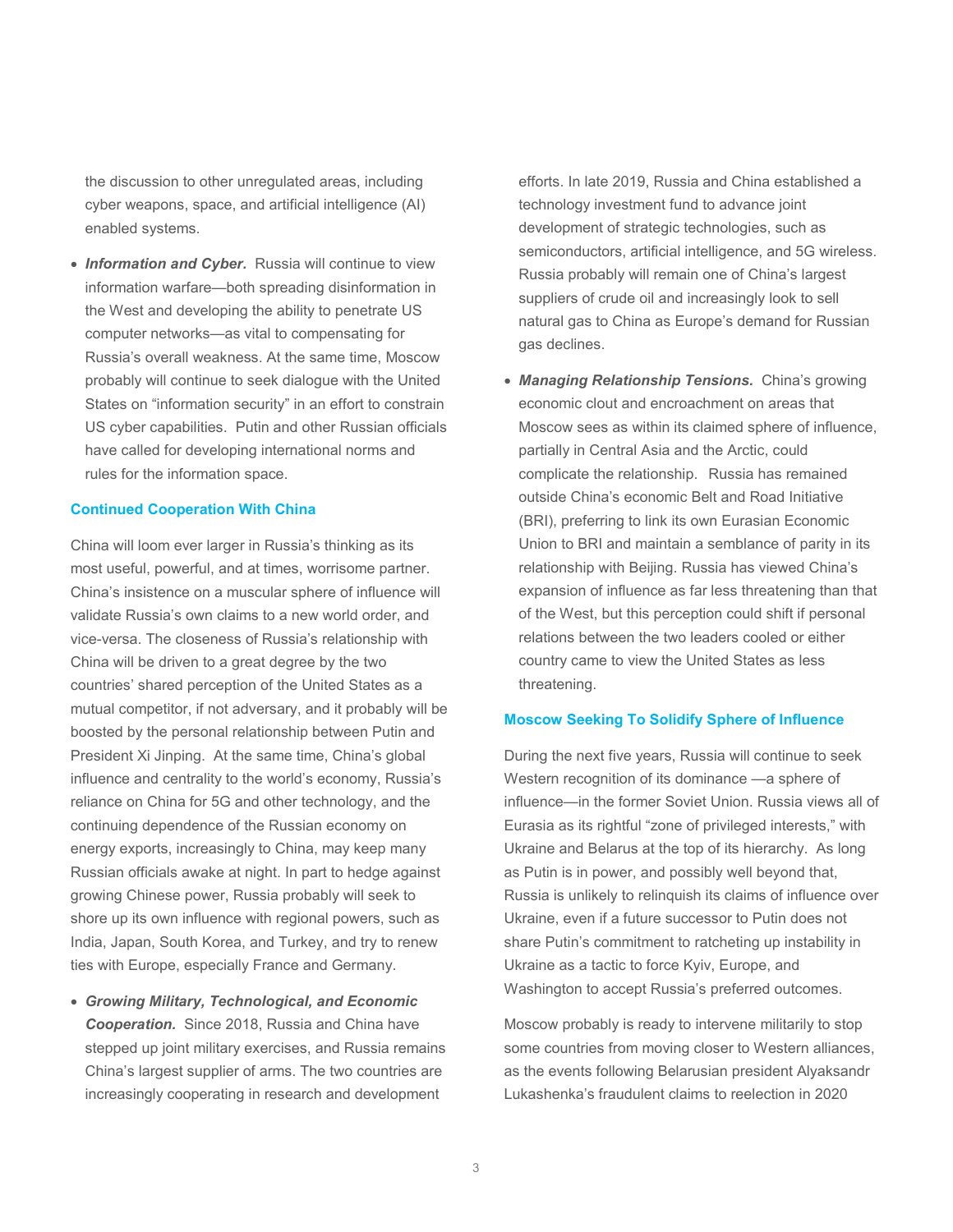illustrated. Russia will also continue seeking to make itself the predominant power in the Arctic; ensuring access to Arctic shipping lanes and resources is central to Putin's ambitions for Russia's economic development. Moscow's drive for predominance in the region probably will challenge freedom of access and exacerbate tensions with regional partners, including other Arctic Council members and China, which considers itself a "near-Arctic" state.

Russia sees climate change as leading to the increased accessibility of Arctic natural resources and transportation routes under its control. This, along with its economy's dependence on gas and oil exports, have traditionally made combating climate change a low priority for Moscow. Nonetheless, the Kremlin has begun to acknowledge that a warming planet could have unpredictable and costly consequences for Russia, which could make it open to modest measures to reduce carbon emissions, provided they do not significantly affect Russia's economic interests.

# **Former Soviet States Balancing Relations With Large Powers**

Eurasian states will continue to define their geostrategic direction in relation to Russia and, increasingly, to China. They are attempting to reinforce their autonomy and independence, balancing among Russia, China, and the West. While Russia is likely to be able to veto most developments it opposes, particularly in the security sphere, it probably will struggle to influence domestic dynamics because these states jealously guard their independence from Moscow and in some cases have developed closer ties to a range of outside players. Some states, such as Armenia, Kyrgyzstan, and Tajikistan view Russia as a sometimes troublesome but useful or necessary neighbor, whereas others, such as Georgia and Ukraine, will continue to view it as a largely malign power with unrelenting designs on their sovereignty, territory, and populations.

Human security developments in these countries during the next five years are likely to exacerbate regional political challenges. Several countries in Eurasia will experience a deficit of working-age people during this period because of the collapse of birth rates in the 1990s and large-scale migration. This probably will limit governments' abilities to raise revenue to meet societal obligations, especially in countries such as Ukraine and Moldova, which lack natural resources that could compensate for low growth.

- *Ukraine, Belarus, Moldova.* These three countries will continue to face the challenges of straddling the border between Europe and Russia during the next five years.Ukraine is unlikely to abandon its desire to join the European Union and NATO, even as it seeks to diminish tensions with Russia and pursue economic ties with China. Kyiv probably will continue to struggle with destabilizing dysfunctional governance and corruption, hampering its economic development. Belarusian leaders—whether or not President Lukashenka stays in power—will seek to balance their country's dependence on Russia against Western and possibly Chinese support to ensure they retain their own power and sovereignty. Lukashenka, however, is unlikely to regain sympathy in the West following his brutal crackdown on protesters after his probably fraudulent election. Moldova will share many of the same governance issues as Ukraine, as well as a festering, Russia-backed "frozen conflict" in its Transnistria region.
- *Central Asia***.** The Central Asian states of Kazakhstan, Kyrgyzstan, Tajikistan, Turkmenistan, and Uzbekistan will continue to be at the center of competition between Russia and China, but the premium those two powers place on getting along may lead them to compartmentalize if not resolve any differences involving the region.

China's expanding economic influence faces public unease in Central Asia and may compel regional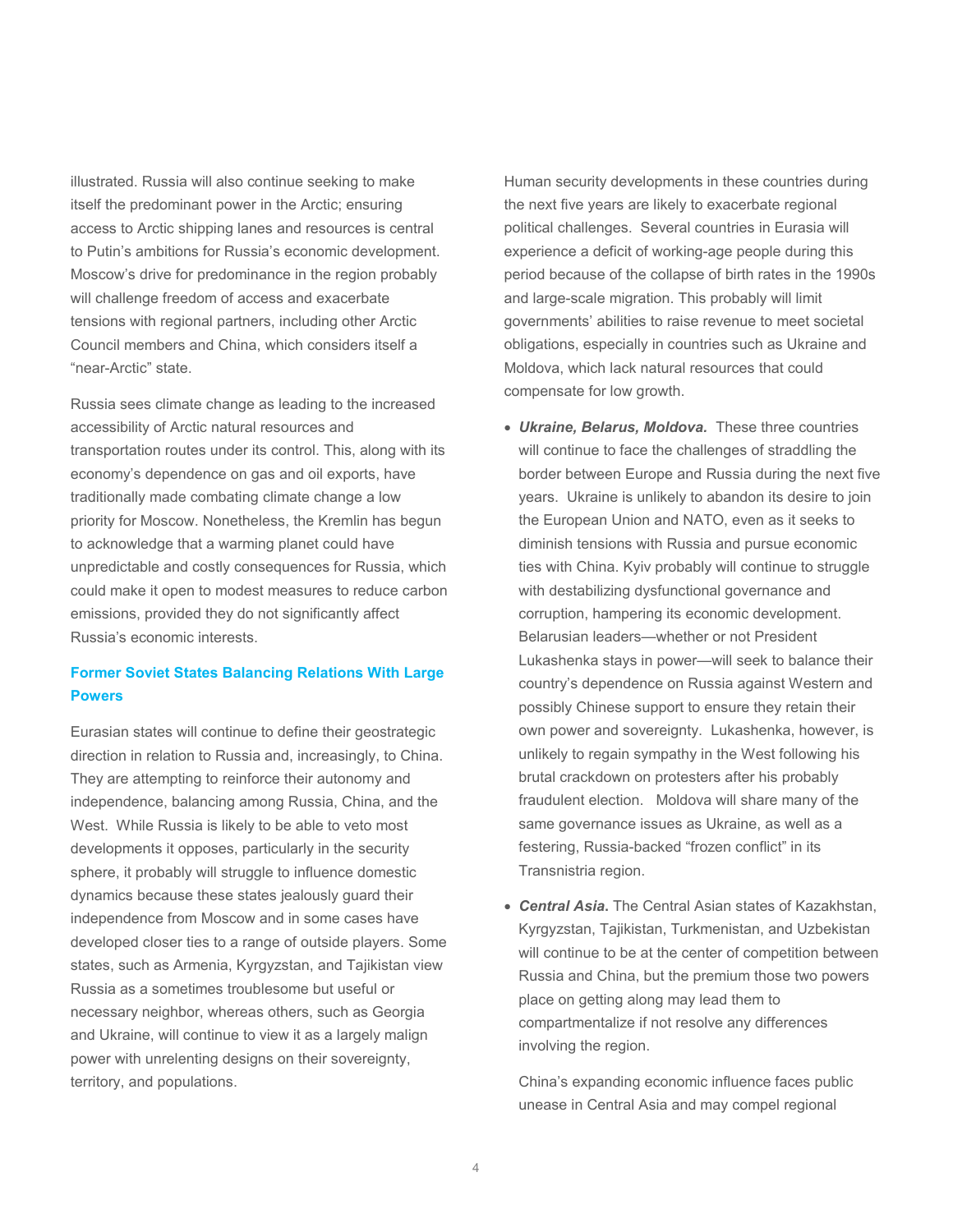governments to seek counterweights to Beijing. Moscow is well positioned to play this role and retain influence because of longstanding ties between Russian and Central Asian elites, economic remittances, some common cultural, historical and linguistic ties, and Russia's military presence in the region. Moreover, the Central Asian states—with Kazakhstan and Uzbekistan at the forefront—may try to expand ties with each other, apart from any greatpower partnerships.

• *South Caucasus***.** The fighting in late 2020 between Armenia and Azerbaijan over Nagorno-Karabakh underscored the potential for a wider regional conflict involving multiple outside actors. The conflict was the most intense since the 1990s, when Azerbaijan lost de facto control of the region in a war. Diplomatic intervention from Russia, Turkey, and Western countries had long helped prevent more fighting, but Turkey's own interests in the region and its muscular advocacy of Azerbaijan's interests in 2020 shifted the balance of forces. In addition, Azerbaijani public pressure on its leaders to try to take back all of Nagorno-Karabakh, and Armenia's insistence on defending its de facto control of the territory, have complicated efforts to reach a long-term compromise.

 Georgia is likely to remain the most Western leaning of the three South Caucasus republics despite an erosion of its democratic institutions and the lack of progress toward integrating into Western institutions. Tbilisi's relations with Moscow are likely to remain frosty, and although neither country wants a return to open hostility, Russia's efforts to harden the administrative boundaries of the occupied regions of Abkhazia and South Ossetia threaten the fragile normalization of ties Georgia and Russia have pursued.

# RISK OF SURPRISE IN RUSSIA'S BACKYARD

Turkey's decisive support for Azerbaijan in the fighting over Nagorno-Karabakh highlighted the potential for outside players to unexpectedly challenge Russian influence and shape outcomes in what Russia views as its sphere of influence. Moscow's sensitivity to threats—real or perceived—to its predominance in most of the post-Soviet region suggests it will need to decide whether to confront outside actors within it more assertively or selectively accommodate them.

# KEY UNCERTAINTIES

## **Ability To Manage Demands for Change**

As key parts of Russian society become more interested in meaningful change to the political system and economy, the Kremlin—along with outside observers—is poorly positioned to recognize events that could fundamentally challenge the regime's power. Since 2018, large protests have regularly caught the Kremlin off guard, suggesting an eroding of its ability to anticipate and manage public discontent. The economic growth of the early 2000s and the patriotic fervor related to Russia's occupation of Ukraine's Crimean peninsula that fortified the leadership's legitimacy are unlikely to return, and the public resentment about Russia's inability in the 1990s to effectively promote its interests is likely to hold less sway with newer generations.

The regime has stepped up initiatives such as "patriotic education" programs to try to ensure the loyalty of youth; however, opinion polling indicates that young people's